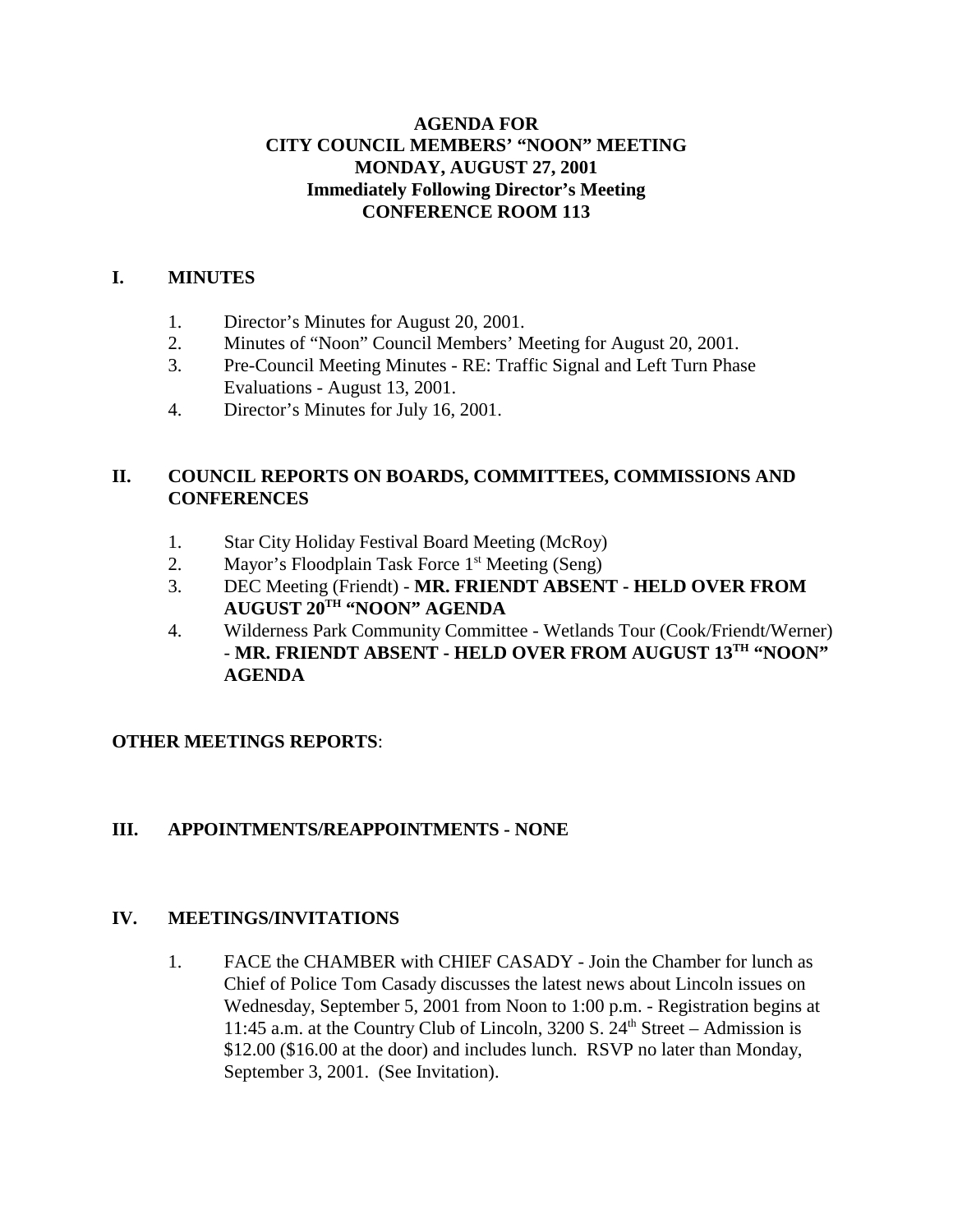2. New Urbanism lecture on planning & growth alternatives by Andres Duany - Thursday, September 6, 2001 – 6:00 p.m., Reception – 7:00 p.m., Lecture  $(1\frac{1}{2})$ hour lecture) – Joslyn Art Museum, 2200 Dodge Street, Omaha – Admission is \$5.00 – **AND** Take The Bus To Duany!! - Ride in comfort only \$8.00 (admission not included) – Will leave by 5:00 p.m. to arrive at Reception at 6:00 p.m. – Return to Lincoln by 10:00 p.m. – RSVP to Steve Henrichsen at 441-6374 to reserve your place. Pre-payment is required (See Invitation).

## **VI. REQUESTS OF COUNCIL FROM MAYOR - NONE**

#### **VII. MISCELLANEOUS**

1. Discussion on Council's procedures regarding Public input - especially duplicate testimony at Formal Public Hearing Session. - **HELD OVER FROM AUGUST 20TH "NOON" AGENDA**

#### **VIII. ADJOURNMENT**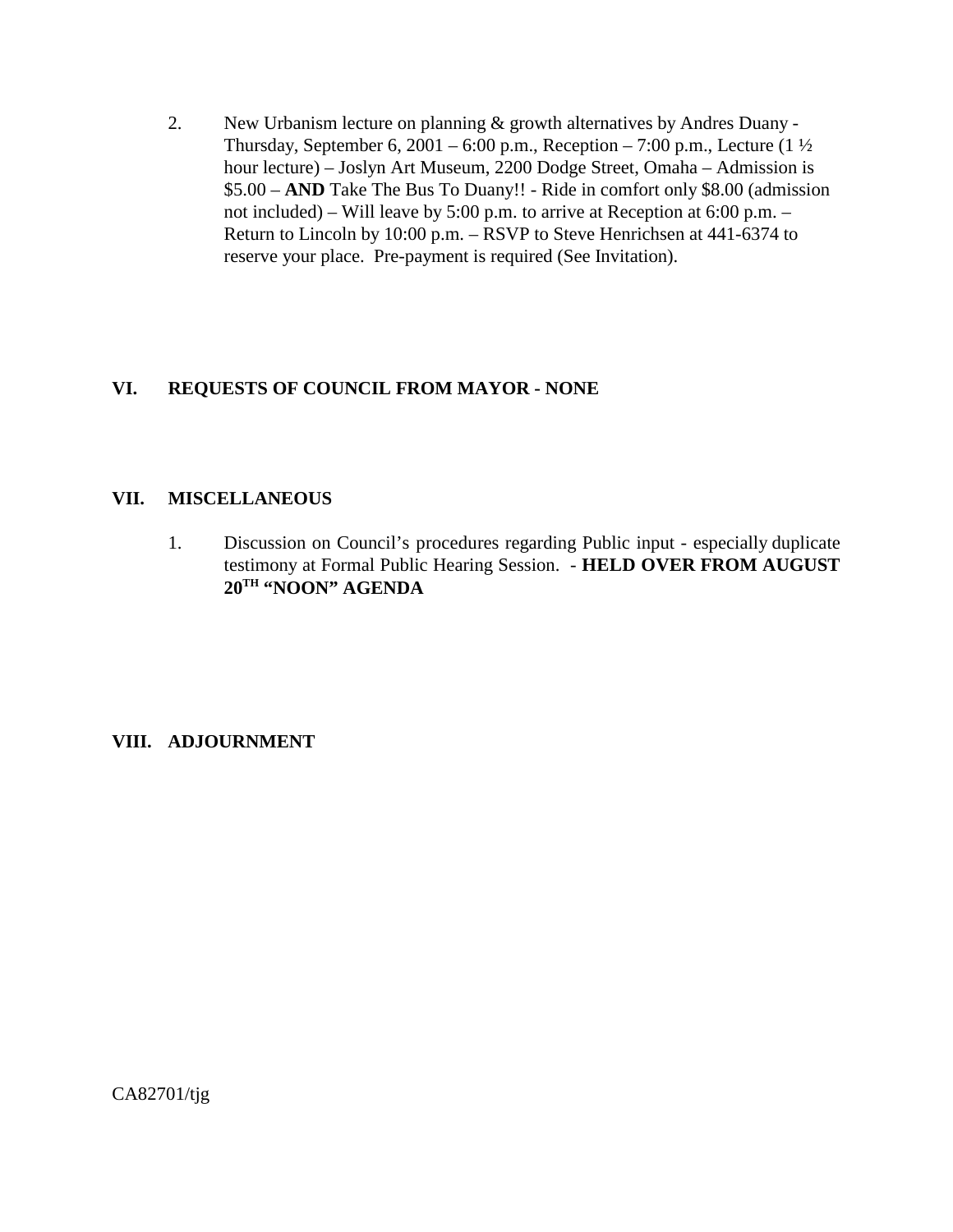# **MINUTES CITY COUNCIL MEMBERS' "NOON" MEETING MONDAY, AUGUST 27, 2001** *CONFERENCE ROOM 113*

**Council Members Present:** Annette McRoy, Chair; Jonathan Cook, Vice-Chair; Jon Camp, Glenn Friendt, Coleen Seng, Ken Svoboda, Terry Werner.

**Others Present:** Mark Bowen, Ann Harrell, Amy Tejral, Mayor's Office; Dana Roper, City Attorney; Don Herz, Finance Director; Darrell Podany, Aide to Council Members' Friendt, Camp and Svoboda; Joan Ray, Council Secretary; Chris Hain, *Journal Star* representative.

### **I. MINUTES**

- 1. Director's Minutes for August 20, 2001.
- 2. Minutes of "Noon" Council Members' Meeting for August 20, 2001.
- 3. Pre-Council Meeting Minutes RE: Traffic Signal and Left Turn Phase Evaluations - August 13, 2001.
- 4. Director's Minutes for July 16, 2001.

 Mr. Jonathan Cook, Council Vice-Chair, requested a motion to approve the above-listed minutes. Glenn Friendt moved approval of the minutes as presented. The motion was seconded by Coleen Seng and carried by the following vote: AYES: Jonathan Cook, Glenn Friendt, Annette McRoy, Coleen Seng, Ken Svoboda, Terry Werner; NAYS: None; ABSENT FOR VOTE: Jon Camp.

## **II. COUNCIL REPORTS ON BOARDS, COMMITTEES, COMMISSIONS AND CONFERENCES -**

1. STAR CITY HOLIDAY FESTIVAL BOARD (McRoy) Ms. McRoy reported that they had received an update on sponsors. Everything is looking good.

2. MAYOR'S FLOOD PLAIN TASK FORCE - 1<sup>st</sup> Meeting (Seng) Ms. Seng reported that they had their first organizational meeting last week over the noon hour to set a schedule for another meeting time and date. They reviewed the past history of the flood plain ordinances, etc. They also went over the fact that we're in a Comp Plan process right now. They tried to set another meeting time and that was the extent of the meeting.

Mr. Friendt asked how many members there were on the Task Force. Ms. Seng indicated that she did have a list of the members which she would get for Council. Mr. Friendt asked how the timing of the flood plain study would coincide with the Comp Plan. Ms. Seng indicated that it would be part of that. Mr. Friendt asked if, then, they would have it in time. Ms. Seng stated that she did not know, but it will be a part of the Comp Plan.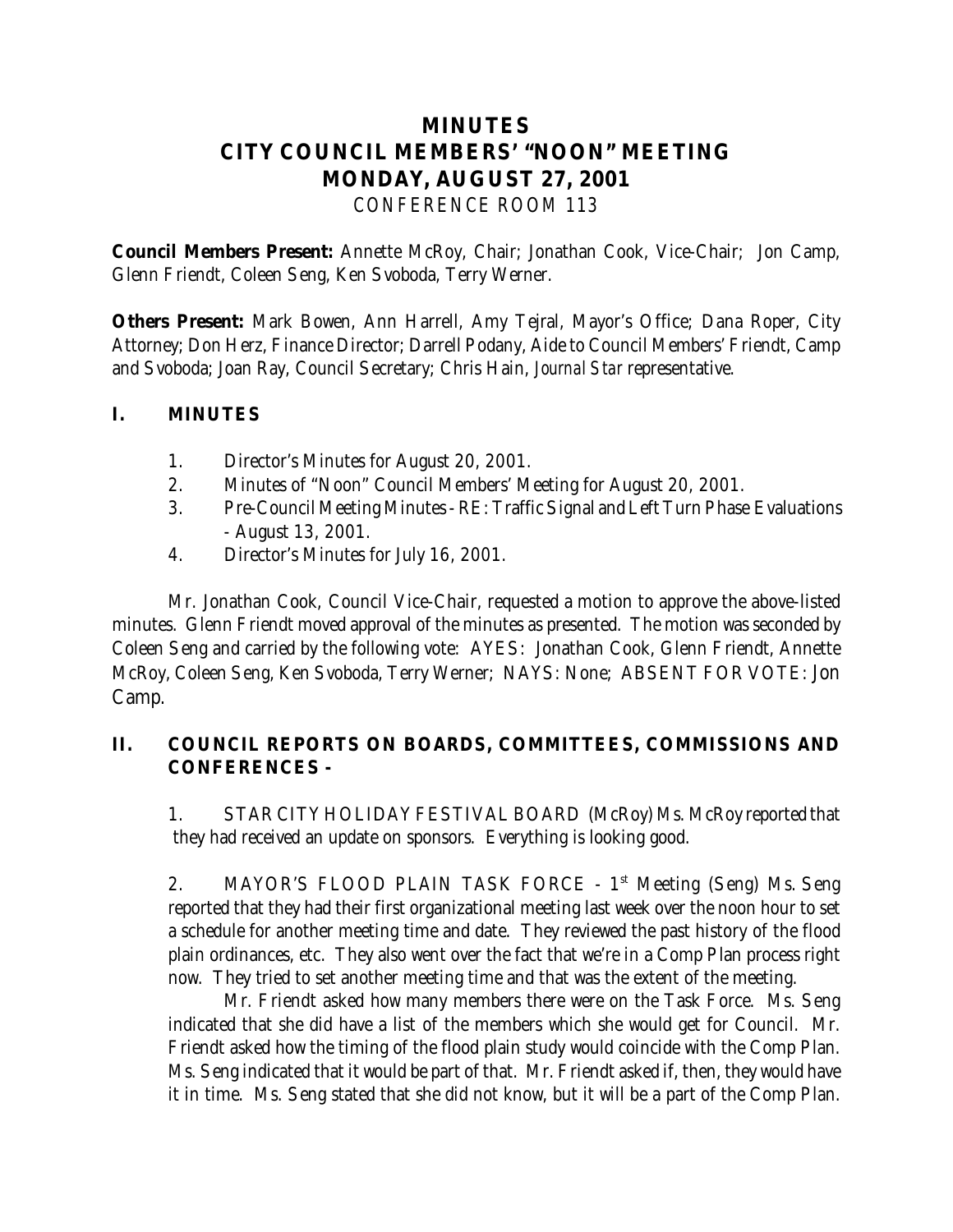She stated that the Planning Department is on the Board that is working on this. Mr. Friendt asked if this wasn't a separate issue. Ms. Seng said that it was, but it has to be worked into the Comp Plan, initially.

Mr. Cook stated that he would assume that the language of the Comp Plan would state that the study is underway and the Plan would be amended at such a time as the study results are available. He noted that the Comp Plan is full of studies.

3. DEC (Friendt) - Mr. Friendt reported that this had been his first [DEC] meeting and he wanted to state that the operating statement and the balance sheet looks wonderful. The major project that was approved for a feasibility study is [inaudible] the Energy District for the Wesleyan Campus where we would use DEC funds to completely revamp their energy and heating & cooling system to the tune of about \$8,000,000.

 Mr. Werner asked where the money comes from. Mr. Friendt stated that it came from bonding and from LES, primarily - some funding from Utilicorp. He noted that there are some Federal funds as well. He explained that the idea is that we have this pot of money and will make a commitment, for instance, to Wesleyan; and there is a calculation, as part of this feasibility study, that by greater energy efficiency, any contract that they sign with LES, that we will actually get the 8 million dollars paid back. That is the report.

4. WILDERNESS PARK COMMUNITY COMMITTEE - Wetlands Tour (Cook/Friendt/Werner) - Mr. Friendt indicated that the report listed Cook and Werner as well as himself. Mr. Werner explained that about three weeks ago, he and Mr. Cook had announced that they did not go. [Laughter] Mr. Friendt reported that there had been about 8-10 people on the tour. They hiked for a couple of hours in different areas. He thought that the folks from State Game and Parks, (who really have the funding to do wetlands restoration), identified one area where they felt, preliminarily, that Game and Parks would give an okay on a wetlands rehabilitation funding. The other areas have, over time, filled in and over-grown. They're in the stages of transition - becoming non-wetlands. There are no salt marshes in the Wilderness Park area. It was noted that there are saline wetlands to the north, but they are not part of the Wilderness Park area of concern.

Mr. Cook asked if there were any saline wetlands outside of Wilderness Park that might be acquired someday, due to their rarity? Mr. Friendt indicated that had not been discussed, noting that they had been focused solely on Wilderness Park and the consultant's study. That study had been commissioned to have an expert go in and identify the approximately 15 areas of Wilderness Park that at one time had some wetlands characteristics, or had obviously been wetlands at one time. That was the focus of the tour.

Ms. McRoy asked if they planned on going back and restoring the areas that were drying up and make them wetlands again. Mr. Friendt indicated that he believed that was the next step...taking a look at what plans they might implement. The idea would be to create a wetlands area that would then become a living nature exhibit on what wetlands are and should be. We're looking at the funding and at what can be done.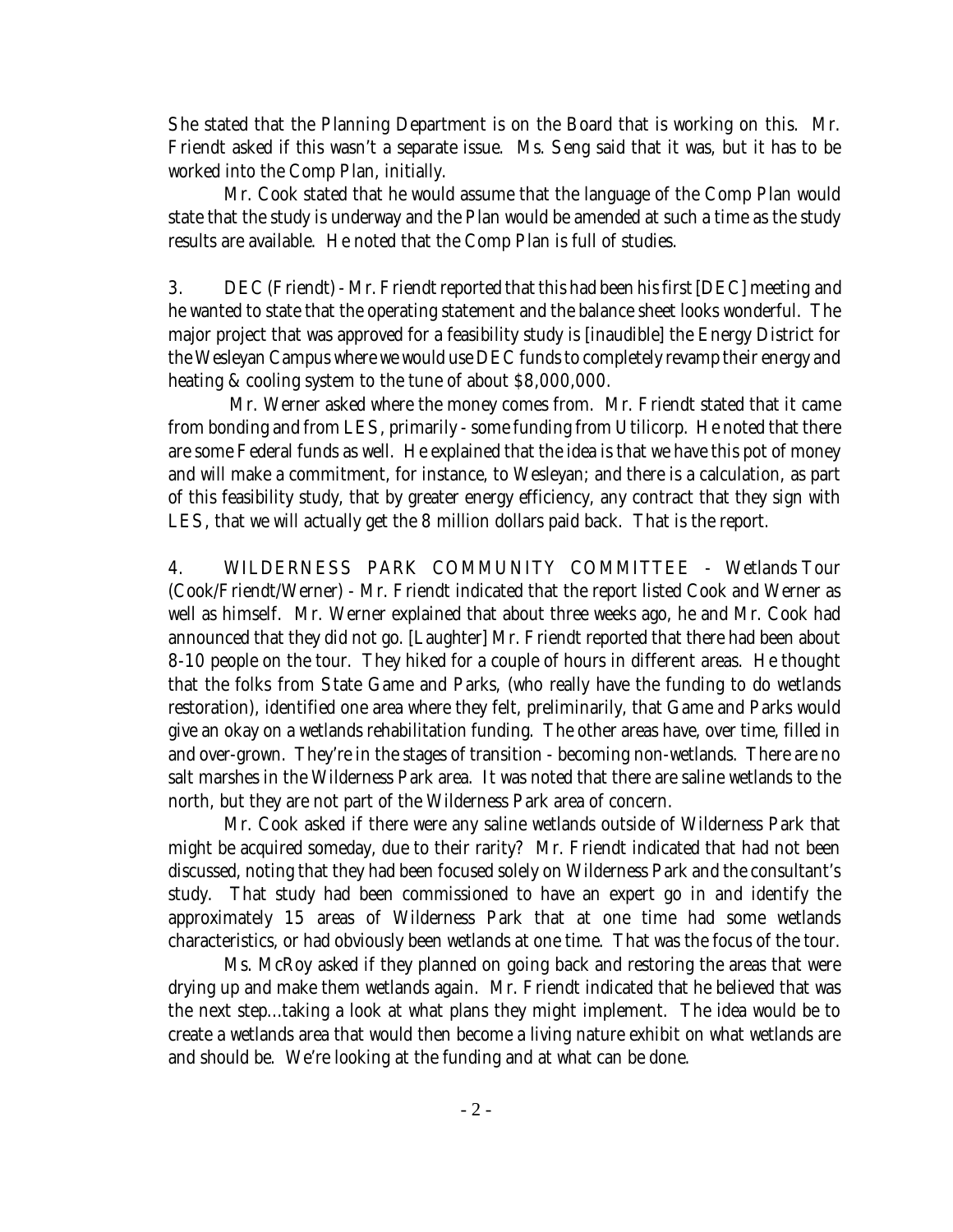OTHER MEETINGS REPORTS: - Ms. Seng reported briefly that the Building Commission had held their Public Hearing on the Budget. She passed out to each Council member a copy of the very appropriate opening statement that Mr. Larry Hudkins had made. She thought for the newer Council Members, especially, this would give a good idea of what the Building Commission is about.

Ms. Seng also reported that she had made copies for Council Members of a *New York Times* article on the "bottle thieves" - those unauthorized persons going into archeological dig areas and taking the artifacts from the privy sites which are prime locations for many items of archeological significance (such as bottles). Ms. Seng noted that Peter Bleed is quoted in the *Times* article.

Ms. McRoy reported that last Thursday, after the Beltway Meeting, about 8-9 folks from Omaha Business Improvement District and other downtown Omaha business groups, came to Lincoln and met with DLA. The Omaha group is interested in starting a B.I.D. on the Lincoln model. Ms. McRoy indicated that they had taken them on a Molly the Trolley Tour on Thursday morning and showed them the B.I.D. improvements in the downtown areas such as the Haymarket. She reported that Mr. Ed Zimmer of the Planning Department hosted the tour and gave some historical facts about the Haymarket and the Downtown area. They had lunch with Wells Fargo officials and Board Members and B.I.D.- property owners to give their pros and cons on the process.

Ms. McRoy felt it was noteworthy that Omaha is here looking at Lincoln's B.I.D. process. Ms. Ann Harrell added that prior to the tour, the DLA had some panel discussions with various people, including the City Attorney who has written the contracts, talking about the interplay between the City and the DLA on a variety of things and what roles everyone plays in that interaction.

Mr. Svoboda asked if Peter Katt was there. Ms. McRoy explained that he was not, but his position was discussed. She noted that she just felt it was neat to have Omaha coming down to seek Lincoln out as an example in this area. Mr. Friendt asked if Omaha had any innovative procedures in use regarding their downtown area. Ms. Harrell noted that they use T.I.F. more aggressively than Lincoln does. Ms. McRoy felt this back-and-forth exchange will be good for both communities.

Mr. Werner commented that these issues might be good topics for the Fall Retreat with the Omaha Council. Mr. Mark Bowen stated that the meeting is being scheduled for sometime in October. Mr. Bowen had asked about including the County Board and also the Public Building Commission. Omaha had responded that at this point, with five new Council Members, they wold prefer not to do that, but just have the two Councils meet and not expand it at this point.

Ms. Seng stated that she did not believe that that is what was wanted. She explained that the County Commissioners of the two cities would be meeting in the morning; the Public Building Commission members at the noon-time meeting. Then have the two Councils meeting in the afternoon as usual. She did not believe that they wanted to expand the meeting format.

Mr. Bowen answered that in terms of all the groups meeting on the same day - that was not perceived as a feasibility of scheduling. But mid-October was when they wanted to schedule the meeting. It was noted that it was Omaha's turn to host the meeting this year.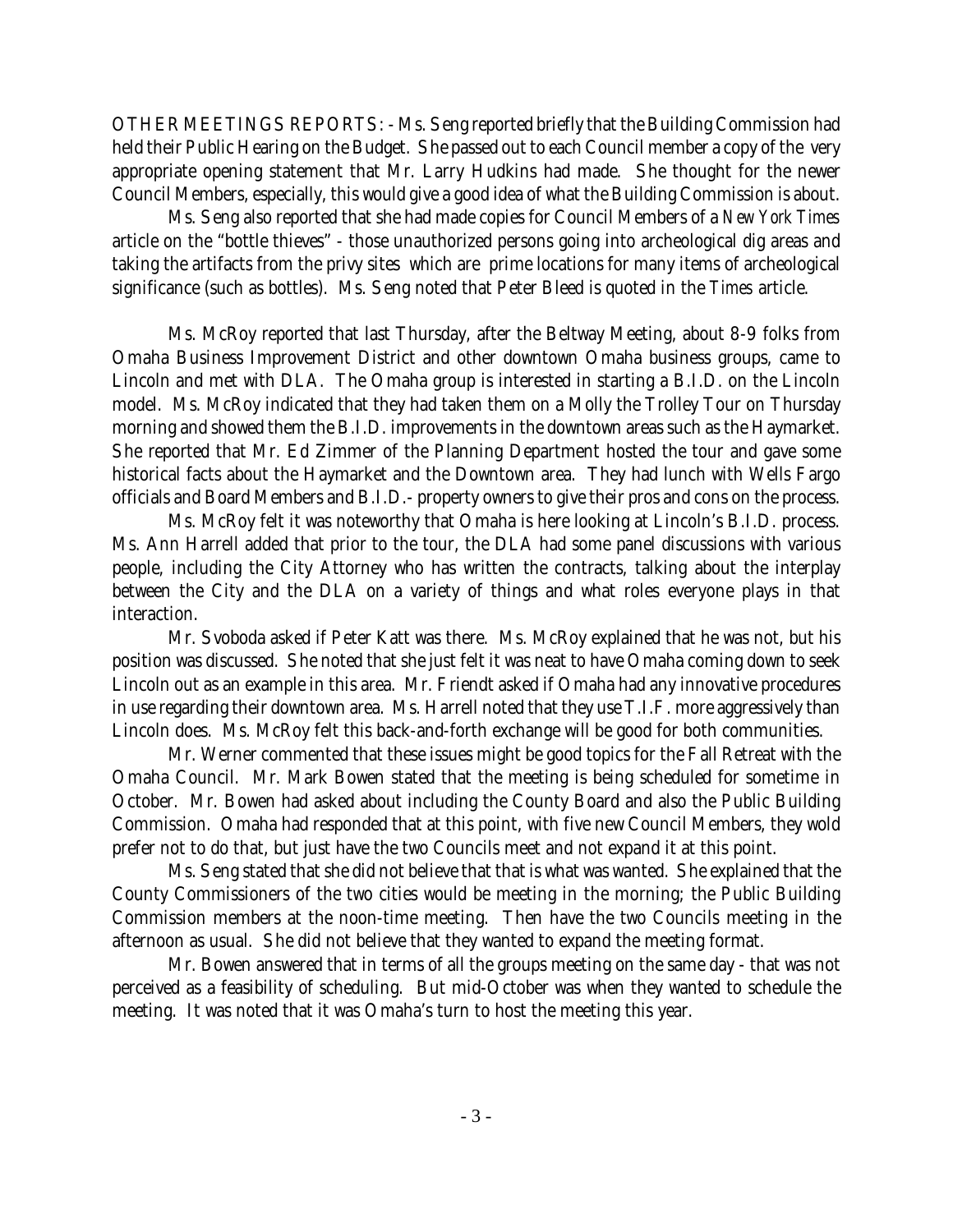- **III. APPOINTMENTS/REAPPOINTMENTS** None. Mr. Bowen stated that the Community Health Endowment appointments would be made this coming week. There will be three reappointsment: Michelle Peterson, Molvina Carter and Mike Tavlin, with the new appointment of Carol Schacht. The fourth member who is not being reappointed is Marsha Lommel. Mr. Cook asked if she did not wish to be reappointed. Mr. Bowen stated that the Mayor's history has been to appoint two new ones each appointment round. This time the Mayor felt there were reasons to keep the current members. So, he reappointed three and dropped one.
- **IV. MEETINGS/INVITATIONS**  Noted Without Significant Comment
- **V. COUNCIL MEMBERS**

**JON CAMP** - No Further Comments

**JONATHAN COOK** - No Further Comments

**GLENN FRIENDT** - No Further Comments

**ANNETTE McROY** - No Further Comments

**COLEEN SENG** - No Further Comments

**KEN SVOBODA** - No Further Comments

**TERRY WERNER** - No Further Comments

ANN HARRELL - No Further Comments

MARK BOWEN - Mr. Bowen noted that Mr. Don Herz, Finance Director, was passing out to the Council Members the EMS Call Volume Data and the EMS Cash Receipts/Expenditure Data for the Fiscal Year to date. (Attached)

DANA ROPER - No Further Comments

## **VI. REQUESTS OF COUNCIL FROM MAYOR** - None

#### **VII. MISCELLANEOUS**

1. Discussion on Council's procedures regarding Public input - especially duplicate testimony at Formal Public Hearing Session. - Mr. Cook asked if anyone had any comments on this issue. Mr. Svoboda asked if this was in regards to the Budget hearings or to our Public Hearing procedures in general. Mr. Cook thought the discussion should cover both.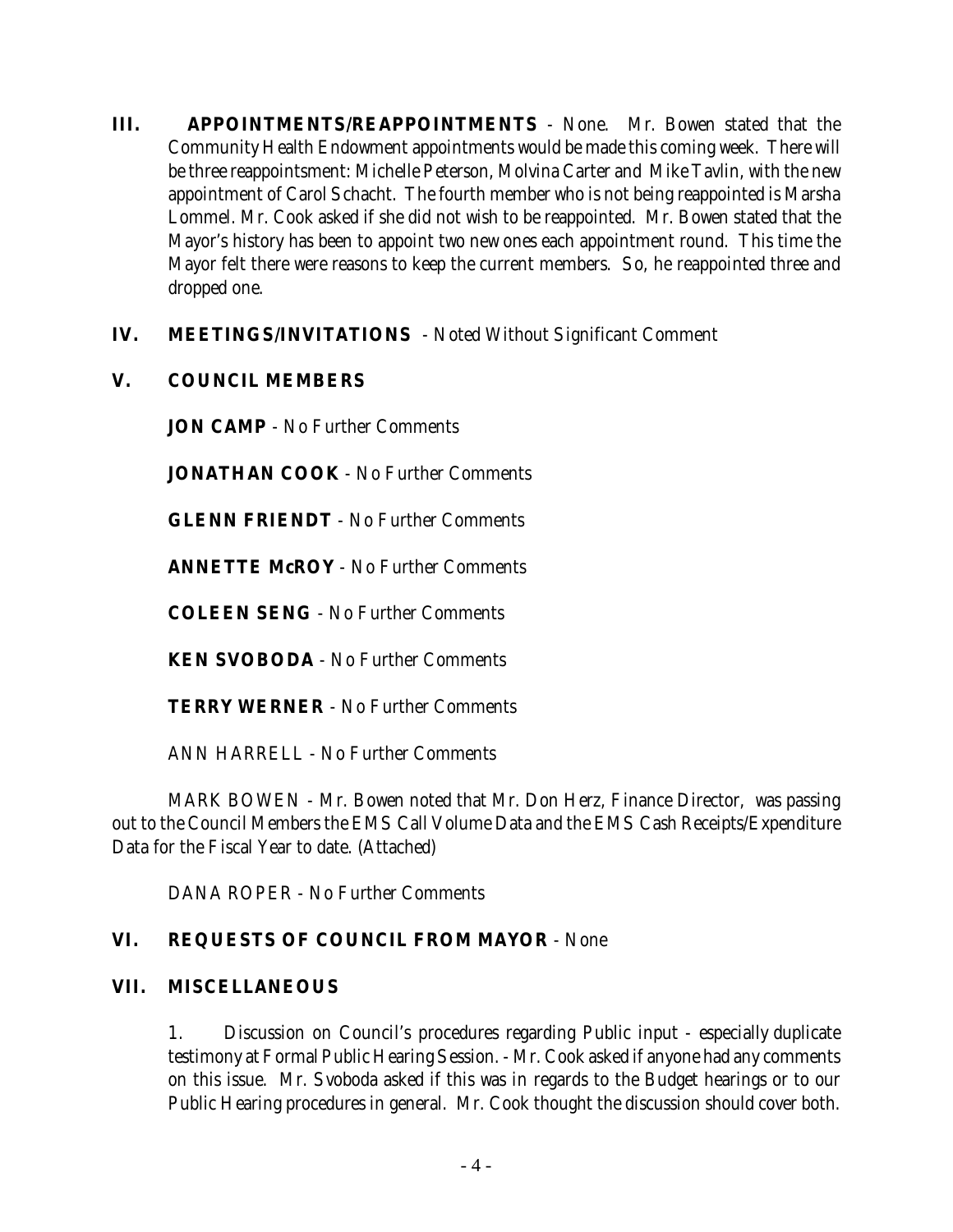Mr. Svoboda stated that if it is in regards to the Budget Hearings, we should look at it in the Retreat we do as a Council. We would want to look at it and see how it could be revamped, or tweaked a bit. One of his comments would be to just not allow an individual to stand up and speak on a per-Department basis within the budget, repeating the same things six and seven times, but reserve such presentations to a General Budget Comments designation. He explained that this had been his observation from going through the process only one time. He stated that he would defer to those who have been here for a number of years. If they think there is a process that has worked well in the past that is more streamlined and more efficient, then that's what we should be looking at.

Mr. Camp noted, tongue-in-check, that *no* testimony is *most* efficient. [Laughter] Mr. Werner stated that he agreed with Ken on this. He stated that he also thought that people should not be allowed to stand up and engage in name-calling. He felt the public did not have the right to stand at a public meeting and bash people in an inappropriate way. He felt Council had the right to require decorum and civility in public testimony.

Mr. Svoboda stated that he personally felt that was a part of the public process. Mr. Werner didn't think name-calling was ever appropriate and it should not be tolerated. He stated that we can disagree, but we need to be respectful.

Mr. Cook stated that he believed this might fit into the "appropriate measure of decorum" clause in the opening remarks. He was not sure what level of "decorum" can be enforced. Ms. McRoy stated that in earlier discussions Council had had on this issue of public testimony and comment, we discussed whether or not we should even allow it. Ms. McRoy stated that she saw it as a part of the public process, noting that if they want to question our intelligence on certain issues, that's their right. She also thought that when people go too far, they are endangering themselves with a libel suit. That's their risk that they take.

Several Council members weren't sure if public officials could sue. Mr. Bowen stated that someone would have to go quite a ways to be libelous for name calling. Mr. Friendt asked Mr. Roper if there was, from a constitutional standpoint, a way for us to determine the appropriate level of decorum. Mr. Roper stated that, if you're going to have public comment, you obviously get into a pretty `tough row to hoe' if you say "we're having public comment, but if we don't like your comments, then you must stop". That gets to be difficult if you're going to try to control the public input. The Chair has the ability to rule someone out of order for "redundant or scandalous" testimony. Mr. Roper felt it would have to be a fairly extreme situation under the rules we have now before you could sit somebody down.

Mr. Cook wondered how "scandalous would be defined. Mr. Roper asked to be allowed to get the rules. Mr. Friendt asked Mr. Roper if Bob Valentine's tape....could Ms. McRoy have made a judgement call that that was out of line? Mr. Roper stated that she could have, but that would have been a border-line decision. He thought the rules would have to be announced ahead of time and clarify what we consider to be the proper level of decorum and that we're not going to accept personal attacks - then you have problems with definitions. Mr. Roper stated several examples of statements that would be hard to interpret.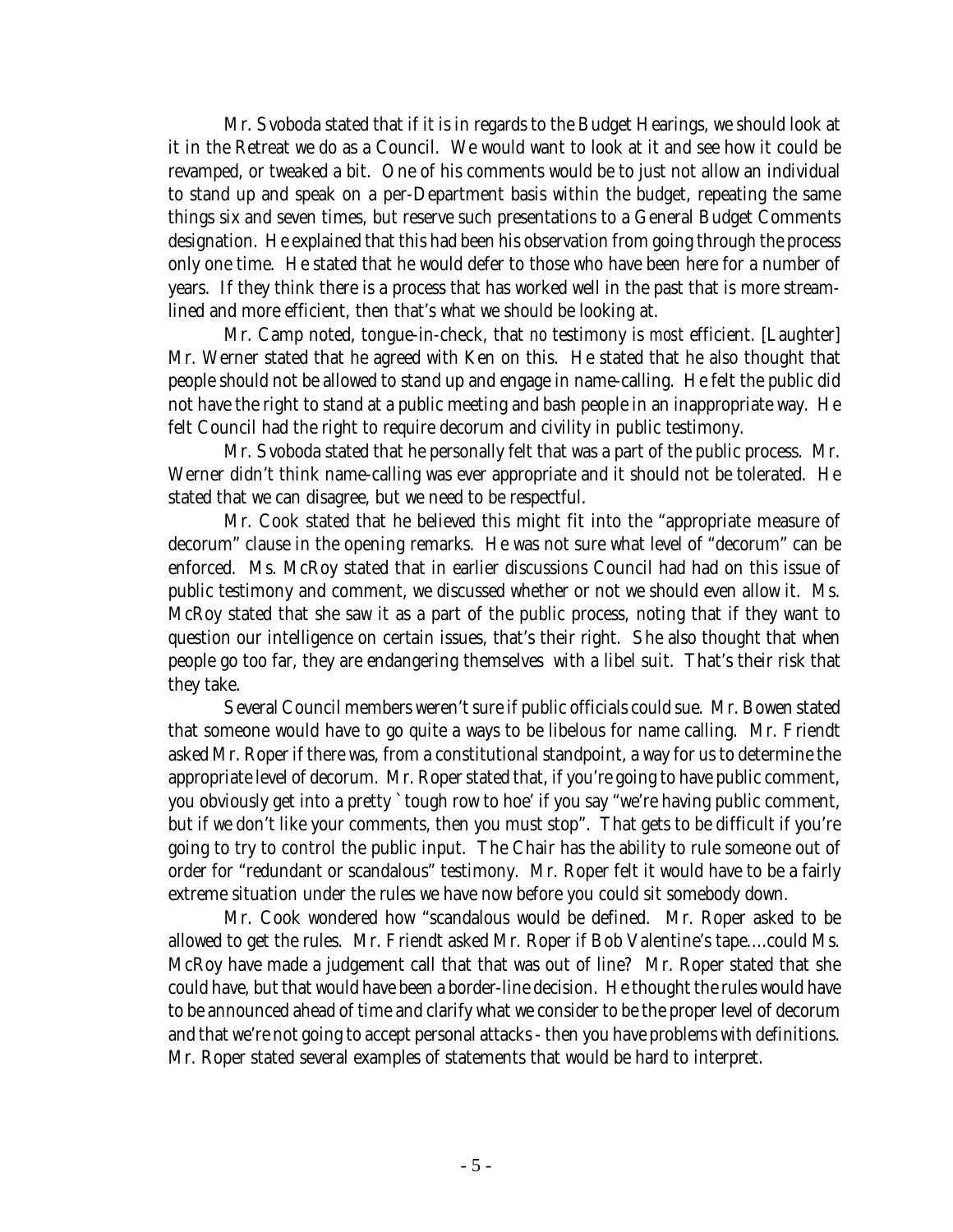Mr. Friendt assured Mr. Werner that he would like to be sure that folks who come before us use civility and good sense, but whether it's someone like Mr. Valentine, or someone who can come forward and hit five topics in his five minute time allotment, Mr. Friendt thought Council should be allowed to require speakers to focus on one subject or sit down. Mr. Roper indicated that clearly we could **not** do that.

Mr. Camp stated that his concern was the repetitive testimony, especially at the budget hearing; someone coming up on issue after issue. Perhaps that problem could be solved with the "general comments" portion, but even at the weekly meetings, he would like to see some limit imposed so we don't just have people coming up time after time. When you think of the cumulative hours that are consumed by that, with staff time and our time, it is substantial. And they aren't necessarily adding [information]. One thing Mr. Camp had seen in Jacksonville, Florida would be to get 10 minutes over-all or 5 minutes maximum on one issue. Even that is a long time.

Mr. Werner stated that we could put something in the statements that the Chair makes prior to the meeting, requesting, or making it a point, to keep testimony civil and avoid name calling and that type of thing. Mr. Werner felt it was totally inappropriate to have that going on in the public forum.

Mr. Friendt suggested that perhaps we could state that personal verbal statements are welcome, but sound effects and other mechanized forms of expression are not to be tolerated. Ms. McRoy asked if he would write that up. Mr. Cook mentioned that something like that might infringe on video presentations and felt we must keep that option open for everyone.

Mr. Werner and Mr. Friendt suggested that the incident with Mr. Valentine could open up a little flood-gate here with more "produced" responses presented. Mr. Roper read the City's rule on public hearing: "The City Council shall have the right to limit or exclude the presentation or testimony which is irrelevant, or redundant". Mr. Svoboda stated that left it pretty wide open.

Mr. Cook said that the Chair could suggest to someone who gets a little bit hot headed that they calm down and try to address the Council in a more respectful manner. This would not necessarily be saying that what they're saying or doing is not allowed, but that they need to watch themselves. Most people would take that as an indication to be more careful - unless things are really out of hand. He stated that there are two issues - the budget hearings and how we structure those. Clearly we need some adjustment there. Maybe at the Retreat would be the time to talk about that specific issue. It's not just about testimony from individuals, but also about what Council Members are expected to do during the beltway hearings and what kind of questioning should we have of individuals in the audience.

Regarding our weekly meetings - he felt that most people are presenting no more than 10 minutes per meeting. He noted that there are very few people who show up on item after item just to talk. He didn't know if Council felt something needs to be done right now regarding the regular meetings, or if we're "so-so" on that.

Ms. McRoy stated that when speaking of redundant testimony, she felt they would be hearing a lot of it today. There will be a lot of testimony on Kebredlos - on both sides. Ms. McRoy stated that she would err, and uses a great deal of restraint, on the side of freedom of speech. She believes in the freedom of speech, whether she likes a persons speech